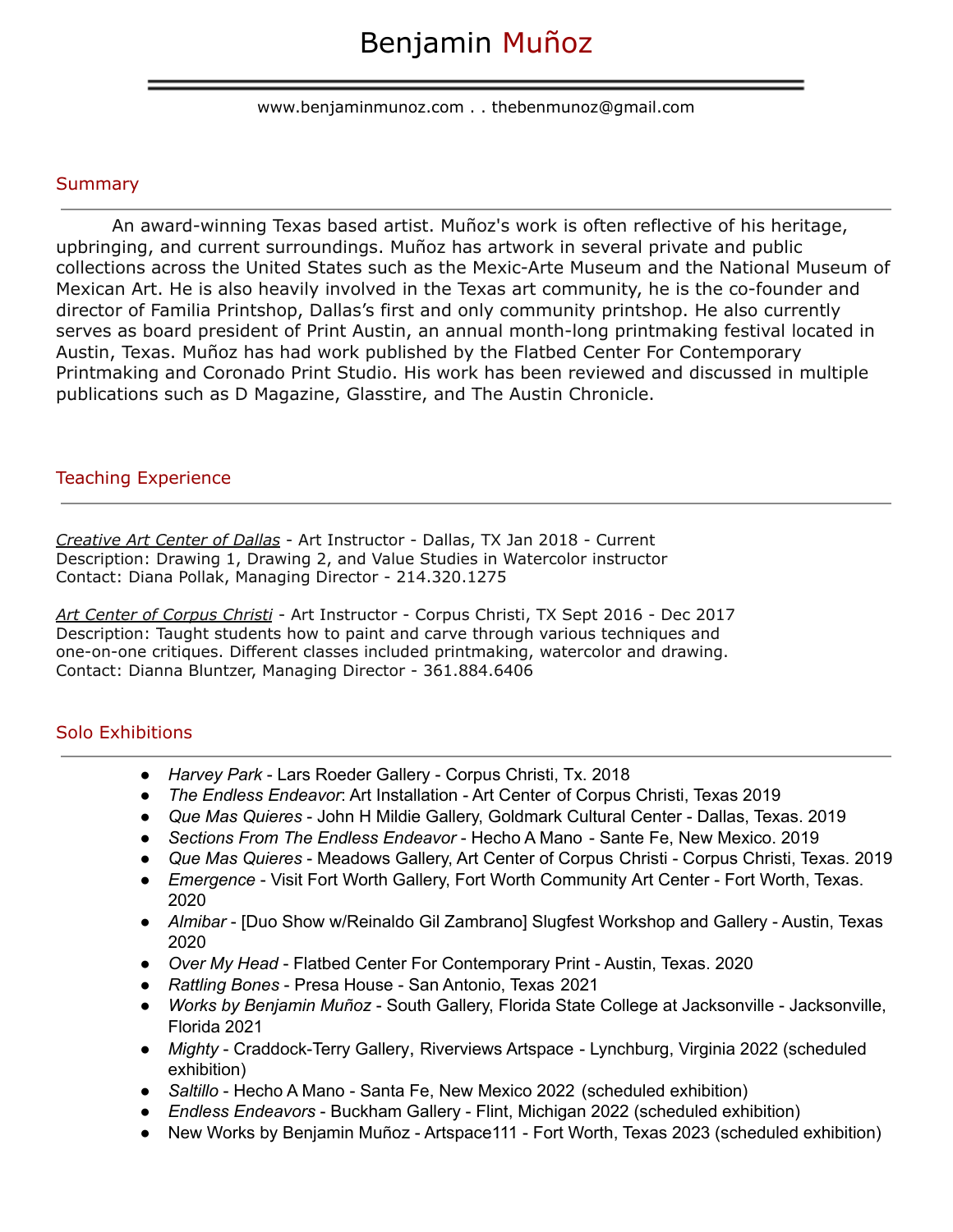www.benjaminmunoz.com . . thebenmunoz@gmail.com

## Selected Group Exhibitions

| 2016 | 1st Place DIMENSIONS XLV - Printmaking Category. Art Center of Corpus<br>Christi<br>- Corpus Christi, Texas.                                  |
|------|-----------------------------------------------------------------------------------------------------------------------------------------------|
| 2017 | Independent show - 1st Place - Printmaking Category. Art Center of Corpus Christi -<br>Corpus Christi, Texas.                                 |
|      | Patient Zero - Texas Printmaking Exhibition; (organizer & curator.) Corpus Christi,<br>Texas.                                                 |
|      | Chicano America - Corpus Christi, Texas. 2017. (Traveling Exhibition)                                                                         |
|      | Live From the Lockett - Lockett Gallery. Art Center of Corpus Christi.<br>Tejano Chicano - Tejano Civil Rights Museum. Corpus Christi, Texas. |
|      | Pardon The Mess - Texas Printmaking Exhibition - Art Center of Corpus Christi -<br>(organizer & curator.)                                     |
|      | Chicos Ricos - Corpus Christi, Texas.                                                                                                         |
| 2018 | CAC Staff Show - Creative Arts Center of Dallas. Dallas, Texas.                                                                               |
|      | Chicano America - Laredo Center For The Arts. Laredo, Texas. (Traveling Exhibition)                                                           |
|      | Harvest - Deep Ellum Art Company. Dallas, Texas.                                                                                              |
|      | Process to Product - Creative Art Center of Dallas - Dallas, Texas.                                                                           |
|      | Chicos Ricos II - Corpus Christi, Texas.<br>Good Vibes - Deep Ellum Art Company. Dallas, Tx.                                                  |
|      | Print Jam - Kimbell Art Museum. Fort Worth, Texas.                                                                                            |
|      | Latinos Unidos- La Retama Library. Corpus Christi, Texas.                                                                                     |
|      | Blocked Friends [Duo Show w/Lars Roader] - Noel Mcardell Gallery. Corpus                                                                      |
|      | Christi, Texas.                                                                                                                               |
| 2019 | Texas Ink Under Pressure - Irving Art Center. Irving, Texas.                                                                                  |
|      | The Border Crossed Us - Texas Christian University. Fort Worth, Texas.                                                                        |
|      | Prints! Prints! Prints! - John Mildie Gallery - Dallas, Texas.                                                                                |
|      | Dallas Printmaking Piranhas - Mighty Fine Arts - Dallas, Texas.                                                                               |
|      | Prints by Professionals - Deep Ellum Art Co - Dallas, Texas.<br>Art214 - South Dallas Cultural Center - Dallas, Texas.                        |
|      | Art214 - Latino Cultural Center - Dallas, Texas.                                                                                              |
|      | Print Austin: Print Expo - Blue Genie - Austin, Texas.                                                                                        |
|      | Print Rodeo - Goldmark Cultural Center - Texas Printmaking student showcase<br>(organizer & curator) Dallas, Texas.                           |
|      | CAC Instructor Exhibition - Eisemann Center for the Arts - Richardson, Texas.                                                                 |
|      | Tejanos: The Border Crossed Us - Portfolio Exchange - Print Gallery - Cedar Valley                                                            |
|      | College - Dallas, Texas.                                                                                                                      |
|      | Migratory - Invitational Exhibition - Bath House Cultural Center - Dallas, Texas.                                                             |
|      | Corpus Intense Black - Invitational Exhibition - Hotbox Gallery - Corpus Christi,<br>Texas.                                                   |
|      | Familiar Endeavor - Artspace 111 - Fort Worth, Texas.                                                                                         |
|      |                                                                                                                                               |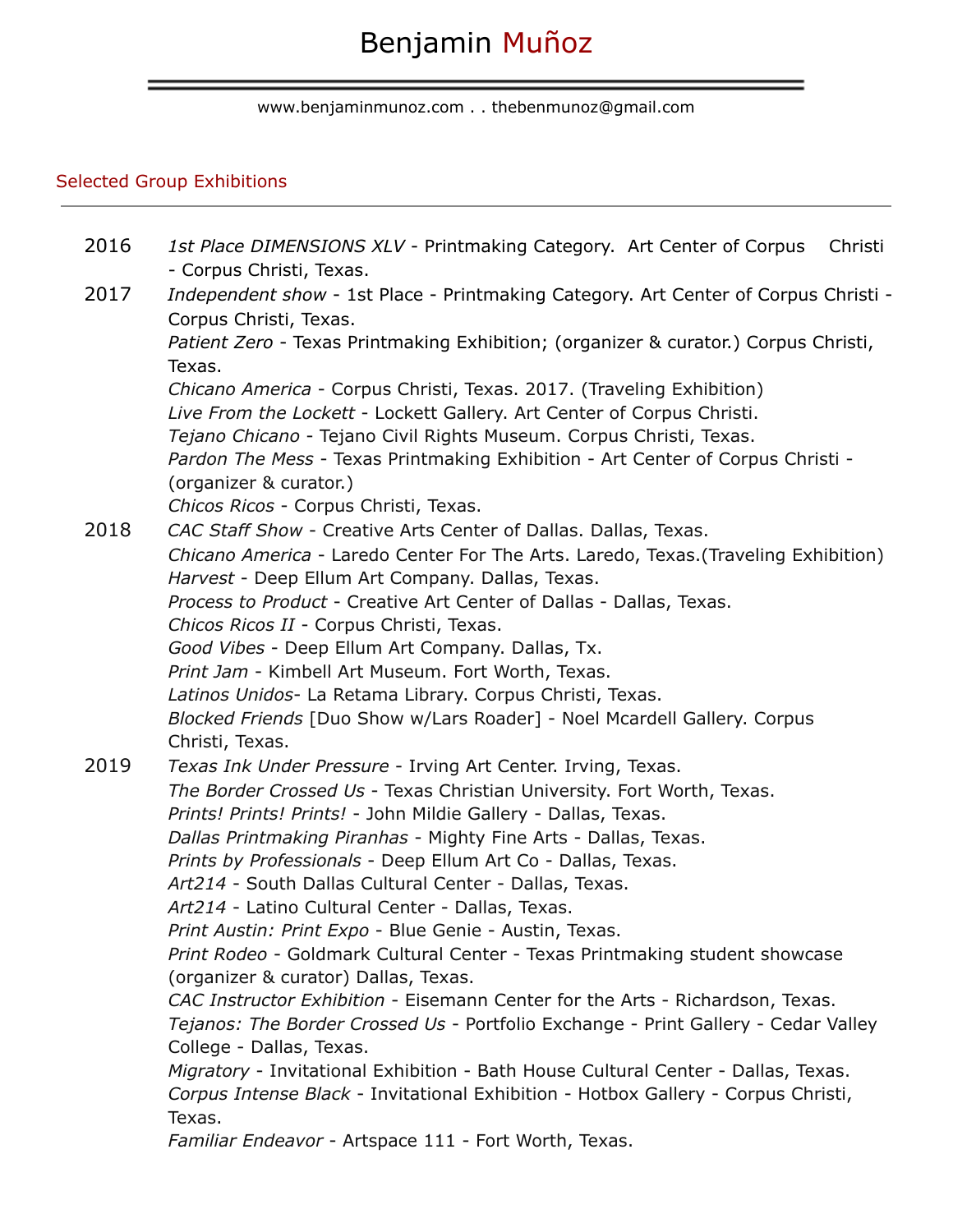www.benjaminmunoz.com . . thebenmunoz@gmail.com *Tejanos: The Border Crossed Us* - Portfolio Exchange - Catapult Creative House - Cape Girardeau, Missouri. *Artist as Educators as Artist* - Bath House Cultural Center - Dallas, Texas. 2020 *Seite Printers* - Norman Brown Gallery, Goldmark Cultural Center - Dallas, Texas. *New Texas Talent* - Craighead Green Gallery - Dallas, Texas. *E A/B Art Fair* - Flatbed Press Booth - New York City, New York. *Good Things Small Packages II* - Artspace111 - Fort Worth, Texas. *Shop Texas* - Presa House Gallery - San Antonio, Texas. *Hindsight* - Flatbed Center for Contemporary Printmaking - Austin, Texas. 2021 *Siete Printers* - Saranac Art Projects - Spokane, Washington. *Tejanos* - Cedar Valley College - Dallas, Texas. *E A/B Art Fair* - Flatbed Press Booth - New York City, New York. *Prints and Paintings!* - Artspace111 - Fort Worth, Texas. *Gathering* - Flatbed Center for Contemporary Printmaking - Austin, Texas. *Day of The Dead Exhibition* - Hapeville Depot Museum - Hapeville, Georgia. 2022 *Printmaking Concepts* - SP/N Gallery University of Texas Dallas - Dallas, Texas.

### Press / Publications / Artist talks

| 2017 KIRS 6 News: 2017 Featured Muralist.                                           |
|-------------------------------------------------------------------------------------|
| K Space Contemporary - Mural Camp: Artist Lecture.                                  |
| Rockport Center for the Arts - Printmakers Guild: Artist talk/Demo                  |
| 2018 Cedar Valley College - Design 1 class: Fall Semester, Visiting Artist Lecture. |
| Voyage Dallas Magazine - September Edition: Meet Benjamin Muñoz.                    |
| Oil & Cotton: Relief Printmaking Workshop/Demo.                                     |
| Just Printmaking.com: Featured Artist of the Month.                                 |
| North Texas Printmakers Guild: Artist Talk/Demo.                                    |
| Cedar Valley College - Design 1 class: Spring Semester, Visiting Artist Lecture.    |
| TOP Printmaking.com - Large Size Printing: Benjamin Muñoz (Learn From my            |
| Mistakes).                                                                          |
| Artist Sweatshop Podcast: Interview with Benjamin Muñoz.                            |
| 2019 <i>Caller Times</i> - Mural Unveiling: 02.28.2019                              |
| D Magazine - May 2019 issue: Artist Profile: Ben Muñoz.                             |
| Pressing Matters Magazine - Issue 7 - Bits & Pieces: "An Endless Endeavor".         |
| Goldmark Cultural Center - John H Mildie Gallery: Artist Talk.                      |
| <b>Emergent Conference</b> - Morning Lecture: Artist Talk                           |
| Pine. Copper. Lime. - Episode 19 Interview with Benjamin Muñoz.                     |
| A Creative Excuse - Episode 7 Interview with Benjamin Muñoz.                        |
| University of Dallas - Visiting Artist - Printmaking Department - Spring Semester.  |
|                                                                                     |